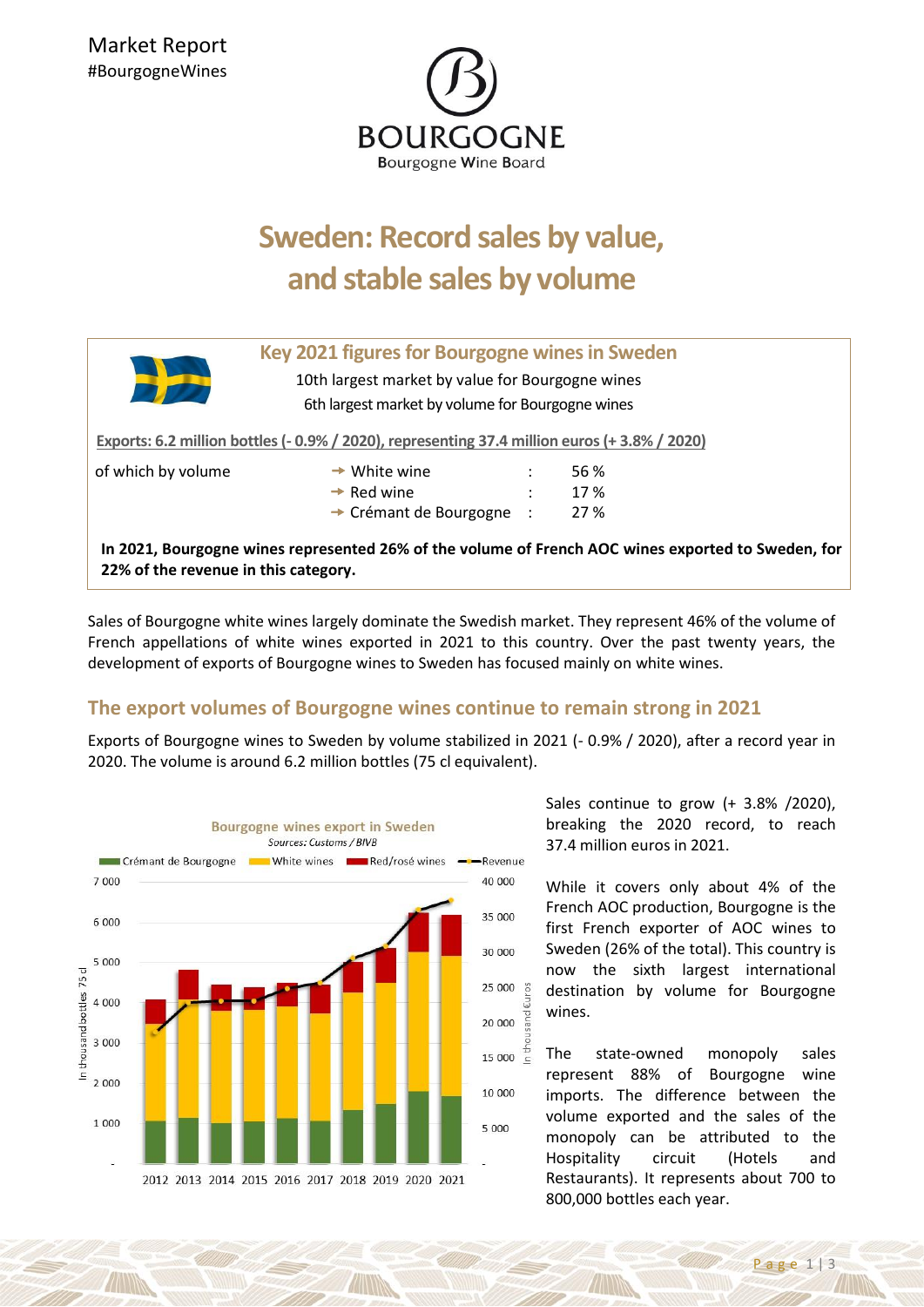

## **White wine exports dominate the market and are breaking records**

In Sweden, exports of Bourgogne wines are historically driven by white wines. In 2021, they represented 56% of exported volumes (+  $1.1\%$  /  $2020$ ) and 55% of sales (+  $4.8\%$  /  $2020$ ), to reach two records: 3.5 million bottles of 75 cl equivalent worth 20.7 million euros.



✓ Wines from Chablis were still the largest category by volume in 2021, accounting for 50% of the white wines from Bourgogne, for a record turnover of 11 million euros. After an exceptional year in 2020, they were nevertheless lower in volume for 2021 (-3% for exported volumes vs. 2020).

✓ The *Régionale* AOC Bourgogne (which including Bourgogne plus a geographical denomination<sup>1</sup>) grew by volume in 2021 (+ 4.4% / 2020), achieving a double record: 1.46 million 75 cl equivalent bottles and 6.5 million euros in sales.

Red Bourgogne wines account for 16% of volumes and 22% of sales in this market. Since 2016, red wines have experienced strong growth by volume: +3% 2021/2020 (+29% compared to the 5-year average, 2016-2020). Sales are following these same trends.



**.** 

✓ The *Régionale* AOC Bourgogne (including the Bourgogne plus geographical denomination<sup>1</sup>) are the most exported (88% of the volume of red wines from Bourgogne). After the record volumes of 2020, these AOCs stabilized in 2021 (- 0.5% / 2020). The turnover also held steady, but with a slight upward trend (+ 0.8% /2020).

✓ The *Village* and *Village Premier Cru* AOCs of the Côte de Beaune and Côte de Nuits, the second largest group of AOCs by volume, accounted for 8% of exported red wine volumes. These AOCs beat their 2020 record of 84,340 75 cl bottle equivalents and 1.74 million euros in sales in 2021.

For Crémant de Bourgogne, Sweden is the second largest export market by volume and sales. The color is, in a way, overrepresented in this market, with 27% of the exports of Bourgogne wine for only 10% of the production. In 2020, Crémant de Bourgogne broke two records: Nearly 2 million 75 cl bottles were sold, representing sales of 9 million euros.

<sup>&</sup>lt;sup>1</sup> There are thirteen geographical denomination with the Bourgogne AOC: Bourgogne Chitry / Bourgogne Côtes d'Auxerre / Bourgogne Côte Chalonnaise / Bourgogne Côtes du Couchois / Bourgogne Côte d'Or / Bourgogne Côte Saint Jacques / Bourgogne Coulanges-la-Vineuse /Bourgogne Épineuil / Bourgogne Hautes Côtes de Beaune / Bourgogne Hautes Côtes de Nuits / Bourgogne La Chapelle Notre-Dame / Bourgogne Montre-cul ou Montrecul or En Montre-Cul / Bourgogne Tonnerre